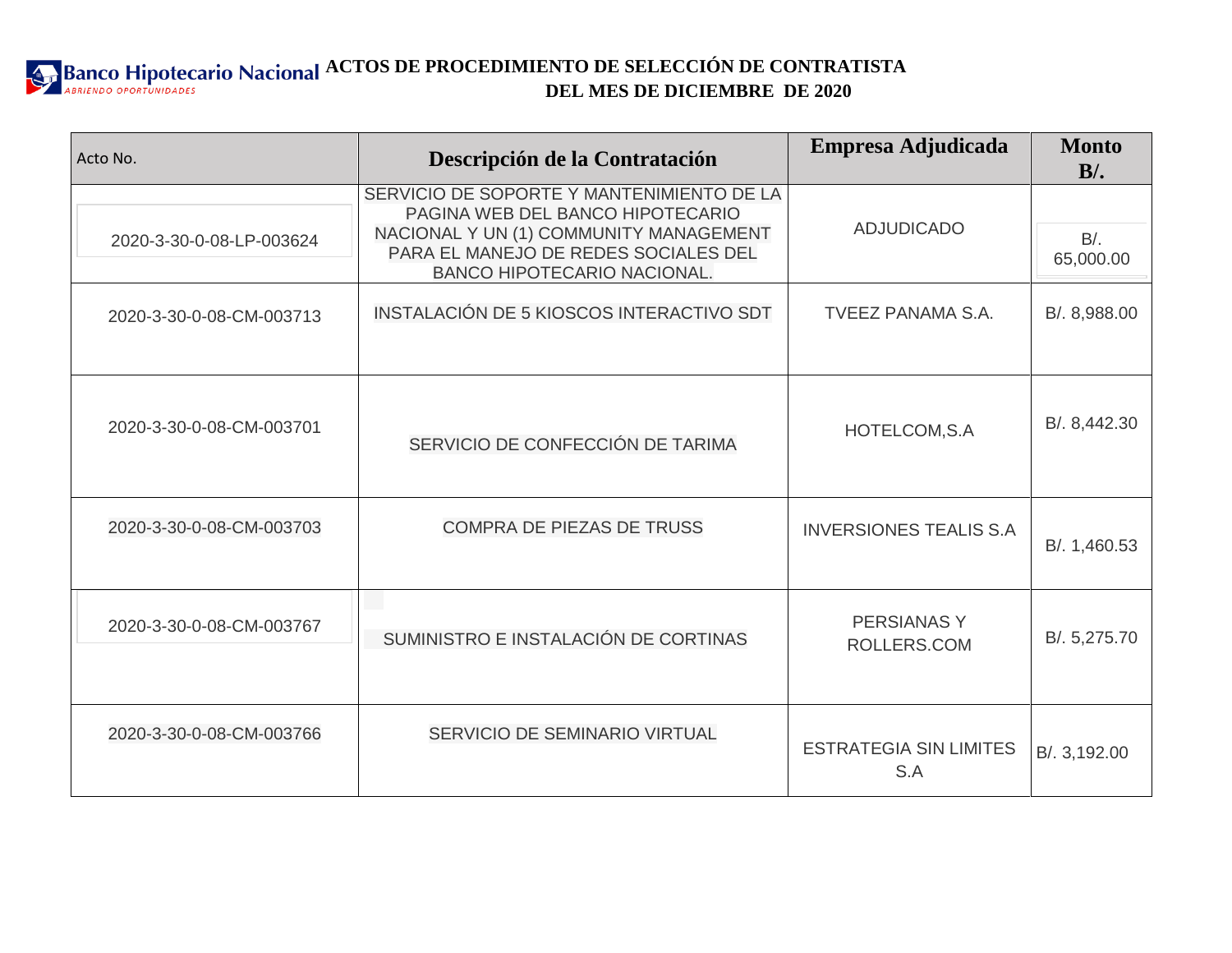

| 2020-3-30-0-08-CM-003758 | COMPRA DE MATERIALES ELÉCTRICOS                          | <b>GRUPO IACSA CORP</b>                                   | B/. 1,538.33 |
|--------------------------|----------------------------------------------------------|-----------------------------------------------------------|--------------|
| 2020-3-30-0-08-CM-003765 | COMPRA DE LAPTOP, LICENCIA Y MOUSE<br><b>INALAMBRICO</b> | COMPUTER DOCTORS S. A.                                    | B/. 6,441.40 |
| 2020-3-30-0-08-CM-003763 | <b>COMPRA DE PISOS Y LUCES</b>                           | SMILE507 EVENTOS                                          | B/. 5,062.13 |
| 2020-3-30-0-08-CM-003762 | COMPRA DE MOBILIARIO DE OFICINA                          | <b>EASY OFFICE INC</b>                                    | B/. 5,714.82 |
| 2020-3-30-0-08-CM-003759 | <b>COMPRA DE TONER</b>                                   | <b>MULTISERVICIOS RIOS PTY</b>                            | B/. 6,612.60 |
| 2020-3-30-0-08-CM-003756 | COMPRA DE CIELO RASO, SOGAS                              | SERVIVENTAS CONTROL<br>DE PLAGAS CORNELIO<br><b>RIVAS</b> | B/. 1,897.50 |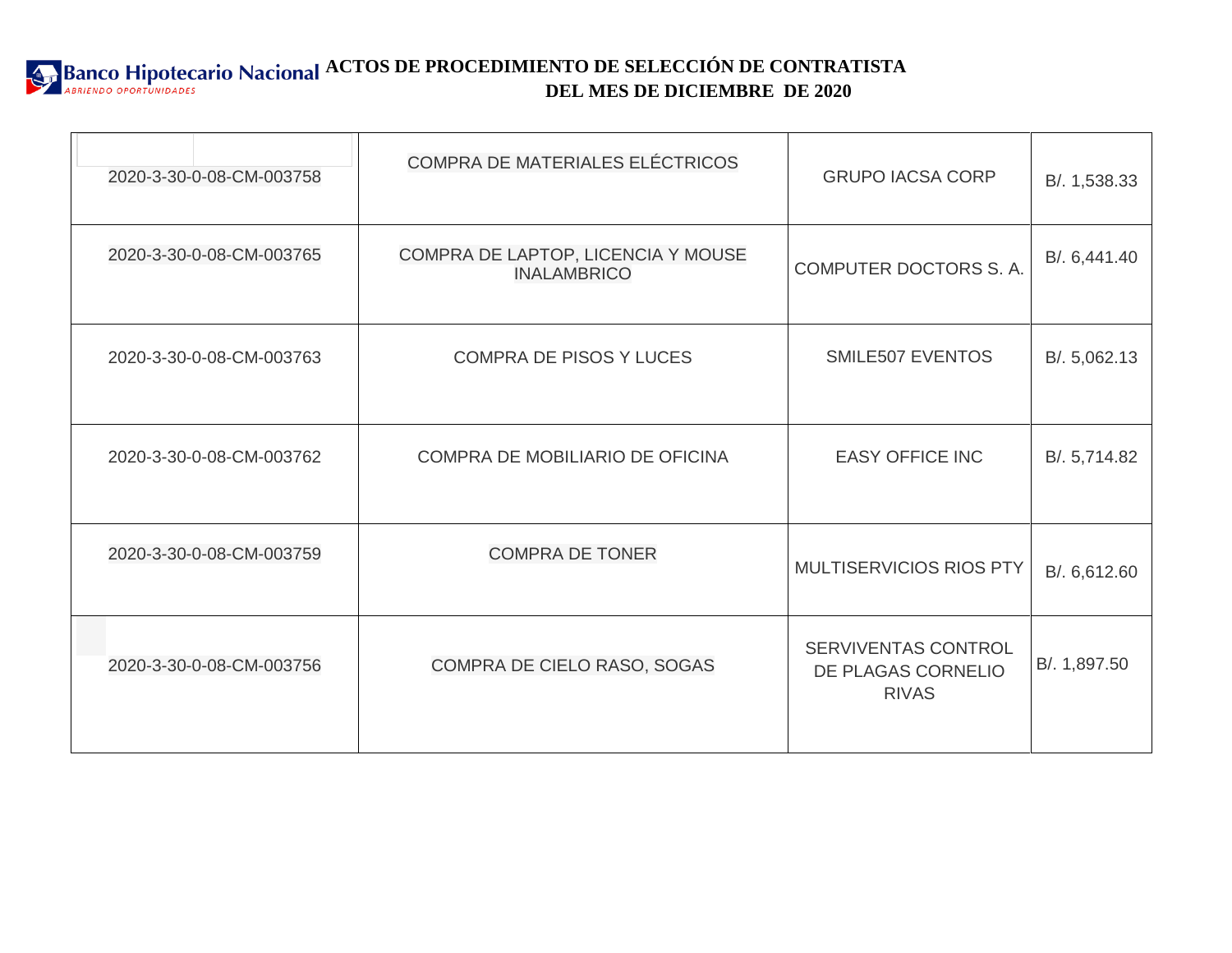

| 2020-3-30-0-08-CM-003755 | SERVICIO DE IMPRESIÓN DE MEMORIA ANUAL<br>2020                                                                 | <b>OMICROM SERVICES</b>                    | B/. 262.15   |
|--------------------------|----------------------------------------------------------------------------------------------------------------|--------------------------------------------|--------------|
| 2020-3-30-0-08-CM-003754 | COMPRA DE MASCARILLAS KN95, CARETAS CON<br>LENTES Y CAJAS DE MASCARILLAS TRIPLE CAPA<br>CERTIFICADAS.          | YENI AURORA LUO LOO                        | B/. 1,519.80 |
| 2020-3-30-0-08-CM-003753 | SUMINISTRO DE RELOJ MECÁNICO DE 110V                                                                           | <b>FELIX ALBERTO QUIJANO</b>               | B/. 481.50   |
| 2020-3-30-0-08-CM-003747 | MANTENIMIENTOS, SUMINISTROS (EXTINTORES<br>Y SEÑALIZACIONES) E INSTALACIÓN DE<br>EXTINTORES DE 20 LBS Y 5 LBS. | <b>FIRESECURITY</b><br>INTERNATIONAL, S.A. | B/. 4,346.34 |
| 2020-3-30-0-08-CM-003746 | SUMINISTRO DE LAMINAS DE REDUCCIÓN DE<br><b>CALOR (NANOCERAMICO)</b>                                           | <b>INVERSIONES HAIM, S.A.</b>              | B/. 9,982.77 |
| 2020-3-30-0-08-CM-003745 | CONFECCIÓN DE SELLOS AUTOMÁTICOS                                                                               | <b>SELLOS GRAPHIC</b>                      | B/. 2,570.57 |
| 2020-3-30-0-08-CM-003744 | CONFECCIÓN DE LIBRETAS PROVISIONAL DE<br><b>COBROS</b>                                                         | FORMAS EFICIENTES, S.A.                    | B/. 513.60   |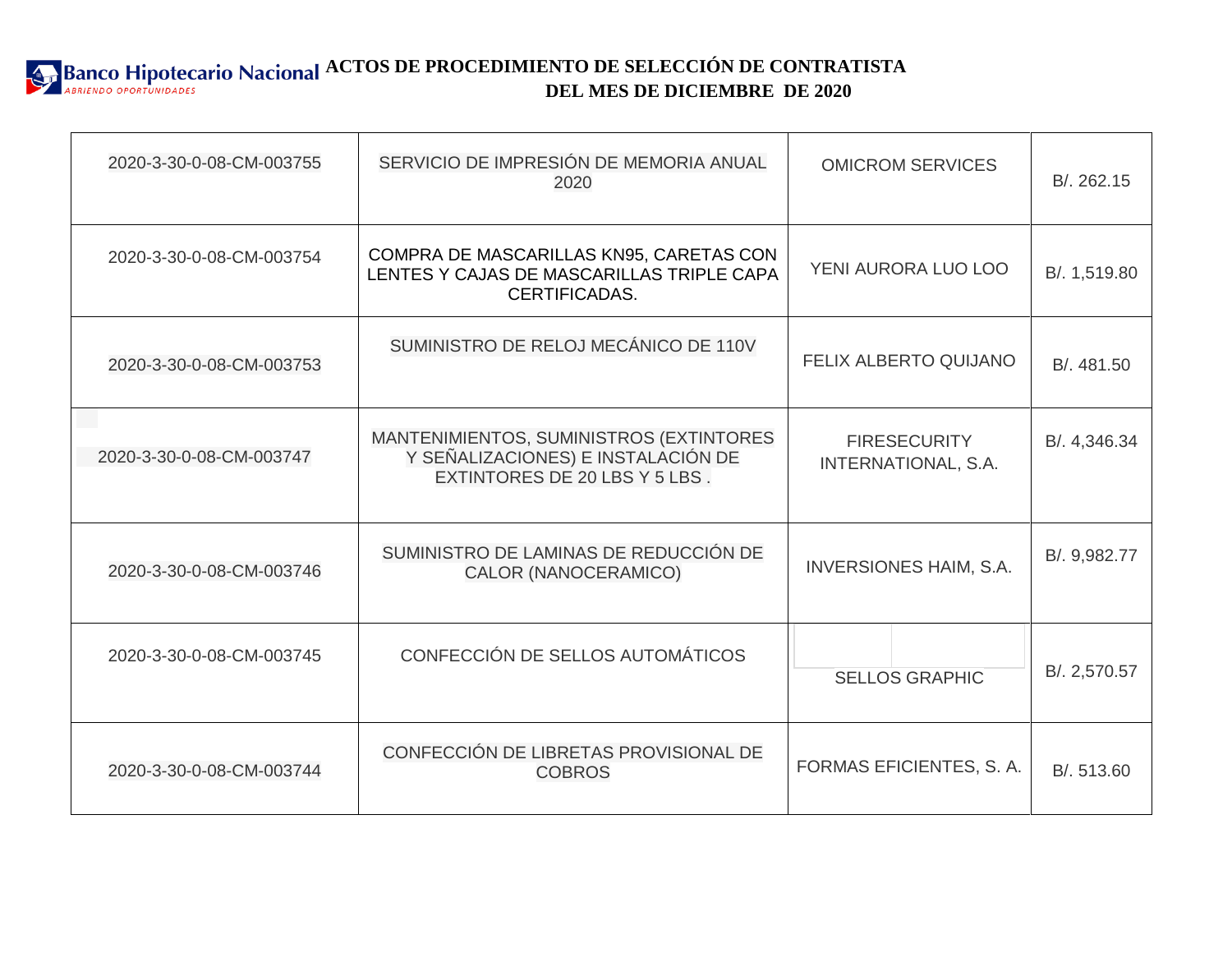

| 2020-3-30-0-08-CM-003743 | SUMINISTRO E IMPRESIÓN DE MEMORIA USB DE<br>16GB                                                                                                                                           | <b>GRUPO LAVERSA S.A.</b>                               | B/. 432.00   |
|--------------------------|--------------------------------------------------------------------------------------------------------------------------------------------------------------------------------------------|---------------------------------------------------------|--------------|
| 2020-3-30-0-08-CM-003741 | REPARACIÓN Y MANTENIMIENTO PARA EL<br>VEHÍCULO NISSAN, FRONTIER, AÑO 2008 - DIESEL                                                                                                         | FELIPE RODRIGUEZ S.A.                                   | B/. 1,531.46 |
| 2020-3-30-0-08-CM-003740 | <b>COMPRA DE EQUIPOS DE AUDIO</b>                                                                                                                                                          | IDL, S.A.                                               | B/. 6,079.74 |
| 2020-3-30-0-08-CM-003737 | MANTENIMIENTO PREVENTIVO, REPARACIÓN DE<br>SISTEMA DE FRENOS, CAMBIO DE VENTANAS Y<br>SISTEMA DE MECANISMO DE ELEVACIÓN DEL<br>CAMIÓN CAJETA MARCA HYUNDAI MODELO HD70<br>AÑO 2010-DIÉSEL. | <b>HYUNDAI TRUCK AND BUS</b><br>PANAMA, S.A.            | B/. 6,474.41 |
| 2020-3-30-0-08-CM-003729 | SERVICIO DE CONFECCIÓN DE LETRAS PARA<br><b>FACHADA</b>                                                                                                                                    | <b>SISTEMAS INDUSTRIALES</b><br><b>INTEGRADOS, S.A.</b> | B/. 5,564.00 |
| 2020-3-30-0-08-CM-003726 | SUMINISTRO DE BANDERA NACIONAL Y ASTA<br><b>PARA BANDERA</b>                                                                                                                               | <b>GRABADOS AMERICA S.A.</b>                            | B/. 321.00   |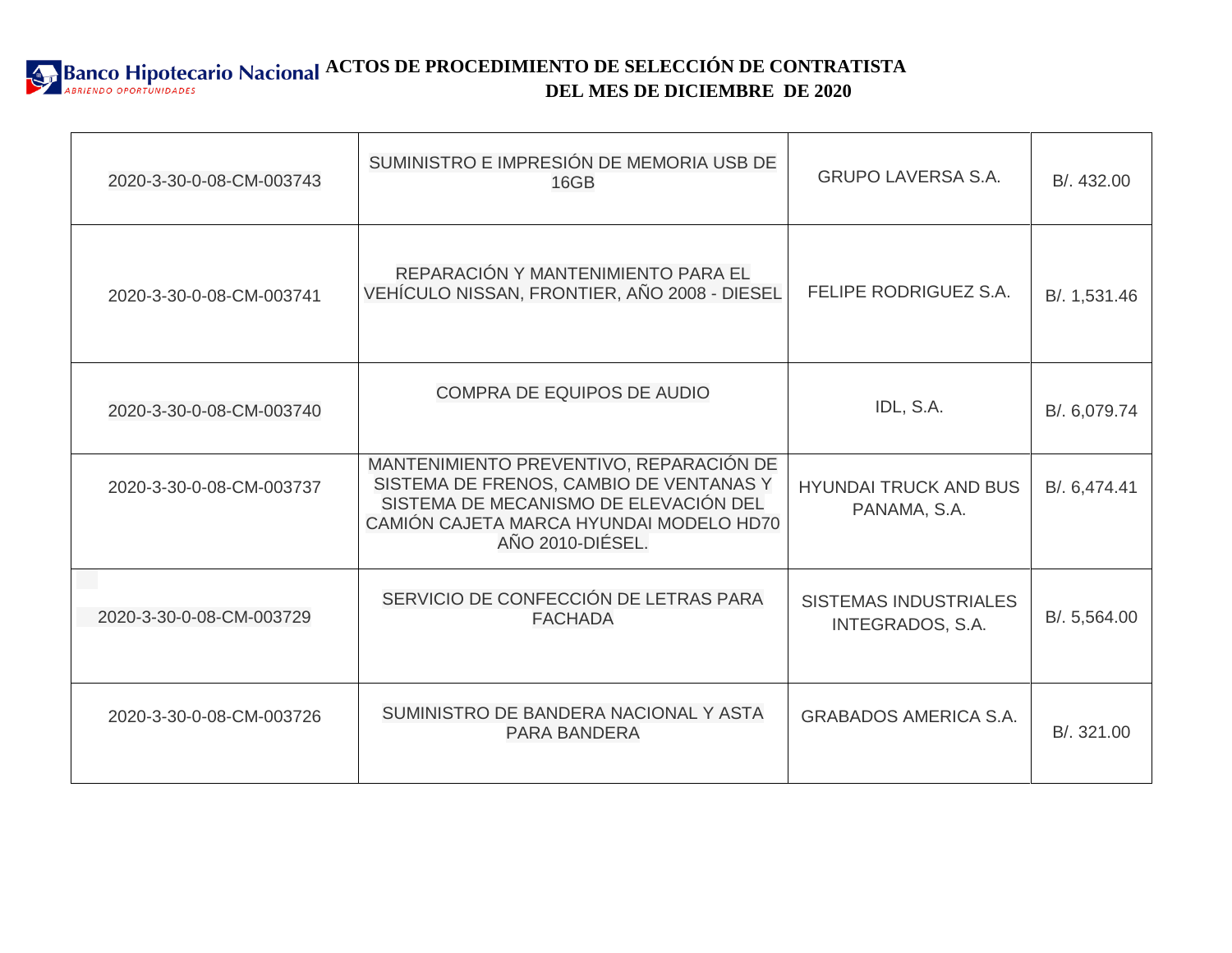**ACTOS DE PROCEDIMIENTO DE SELECCIÓN DE CONTRATISTA DEL MES DE DICIEMBRE DE 2020**

| 2020-3-30-0-08-CM-003714 | <b>COMPRA DE BOTAS</b>           | <b>ROCAYOL SAFETY &amp;</b><br>INDUSTRIAL CENTER, S.A. | B/. 621.99   |
|--------------------------|----------------------------------|--------------------------------------------------------|--------------|
| 2020-3-30-0-08-CM-003711 | COMPRA DE MATERIALES DE PLOMERIA | <b>MULTIPLE GM SERVICES</b>                            | B/. 1,840.67 |
| 2020-3-30-0-08-CM-003704 | COMPRA DE ESCANER DE RED         | <b>IAM TRADING</b>                                     | B/. 2,525.18 |
| 2020-3-30-0-08-CM-003702 | SERVICIO DE DIPLOMADO ON LINE    | <b>ESTRATEGIA SIN LÍMITES</b><br>S.A.                  | B/. 8,925.00 |
| 2020-3-30-0-08-CM-003700 | COMPRA DE HERRAMIENTA DE OFICINA | MULTIPLE GM SERVICES                                   | B/. 2,941.50 |
| 2020-3-30-0-08-CM-003699 | COMPRA DE ÚTILES DE OFICINA      | JELLINI, S.A.                                          | B/. 896.54   |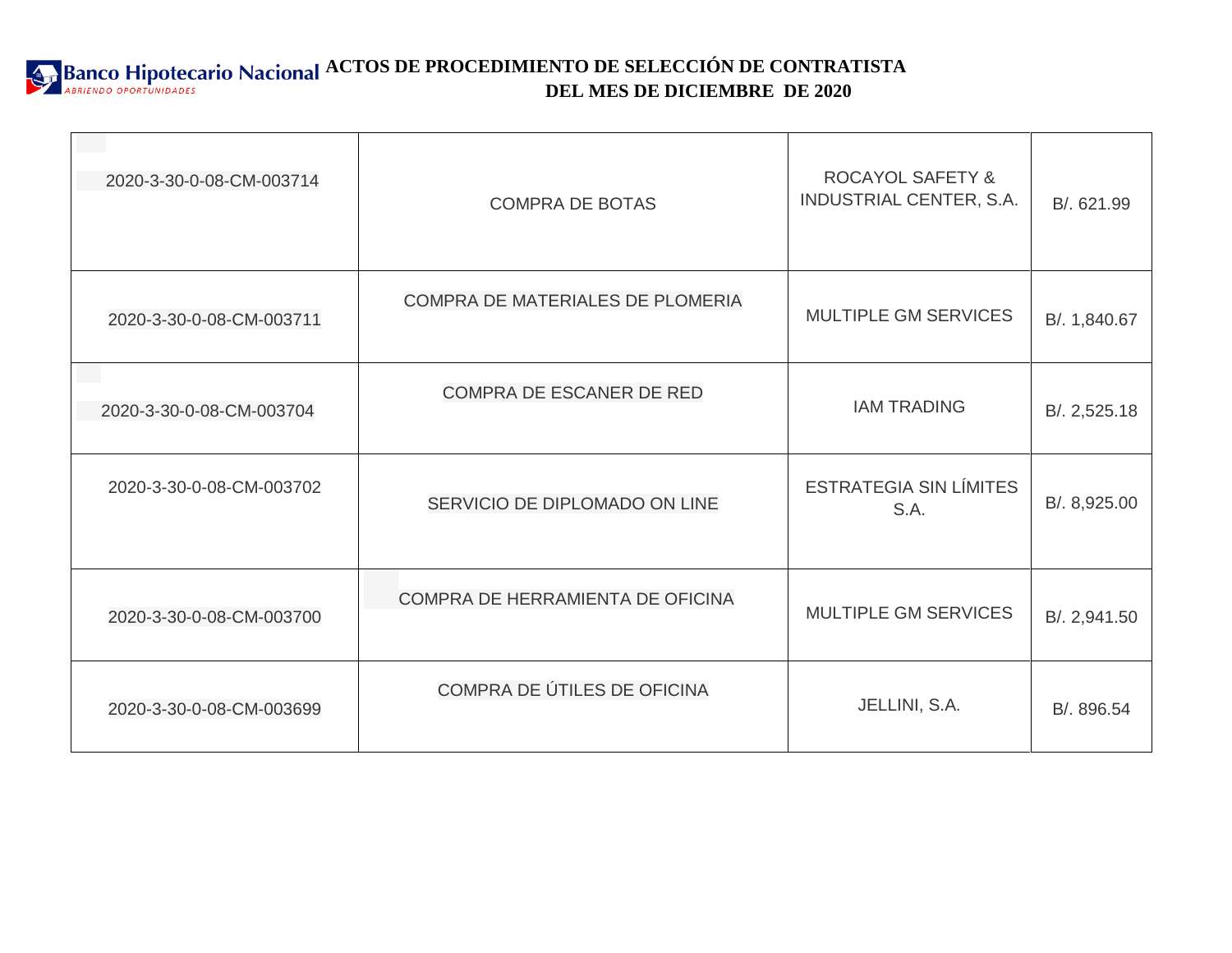

| 2020-3-30-0-08-CM-003697 | CURSO PREPARATORIO DE REPARACIÓN DE<br><b>COMPUTADORA</b>                      | <b>AIYON CONSULTORES</b>                                     | B/. 9,574.15  |
|--------------------------|--------------------------------------------------------------------------------|--------------------------------------------------------------|---------------|
| 2020-3-30-0-08-CM-003676 | ALQUILER DE RADIOS PORTÁTIL                                                    | <b>SKYDATA</b>                                               | B/. 3,954.72  |
| 2020-3-30-0-08-CM-003625 | SERVICIO DE EVALUACIÓN DE CIBERSEGURIDAD<br><b>BANCO HIPOTECARIO NACIONAL.</b> | <b>ETHICAL HACKING</b><br>CONSULTORES CORP.                  | B/. 48,150.00 |
| 2020-3-30-0-08-CM-003604 | SERVICIOS DE PRUEBAS DE ACCESO NO<br>AUTORIZADO.                               | <b>GESTIONES Y</b><br><b>CONSULTORES</b><br><b>ASOCIADOS</b> | B/. 42,800.00 |
| 2020-3-30-0-08-RC-000867 | AIRE ACONDICIONADO PORTÁTIL                                                    | <b>INDUSTRIAS</b><br>AGROSERVICIOS ROMAC                     | B/. 365.94    |
| 2020-3-30-0-08-RC-000868 | <b>UPS INTELIGENTES</b>                                                        | <b>MANAGEMENT</b><br><b>INFORMATION SYSTEM</b>               | B/. 424.84    |
| 2020-3-30-0-08-RC-000870 | <b>NEVERA GRANDE</b>                                                           | SOCAR BUSINESS, INC.                                         | B/. 493.17    |